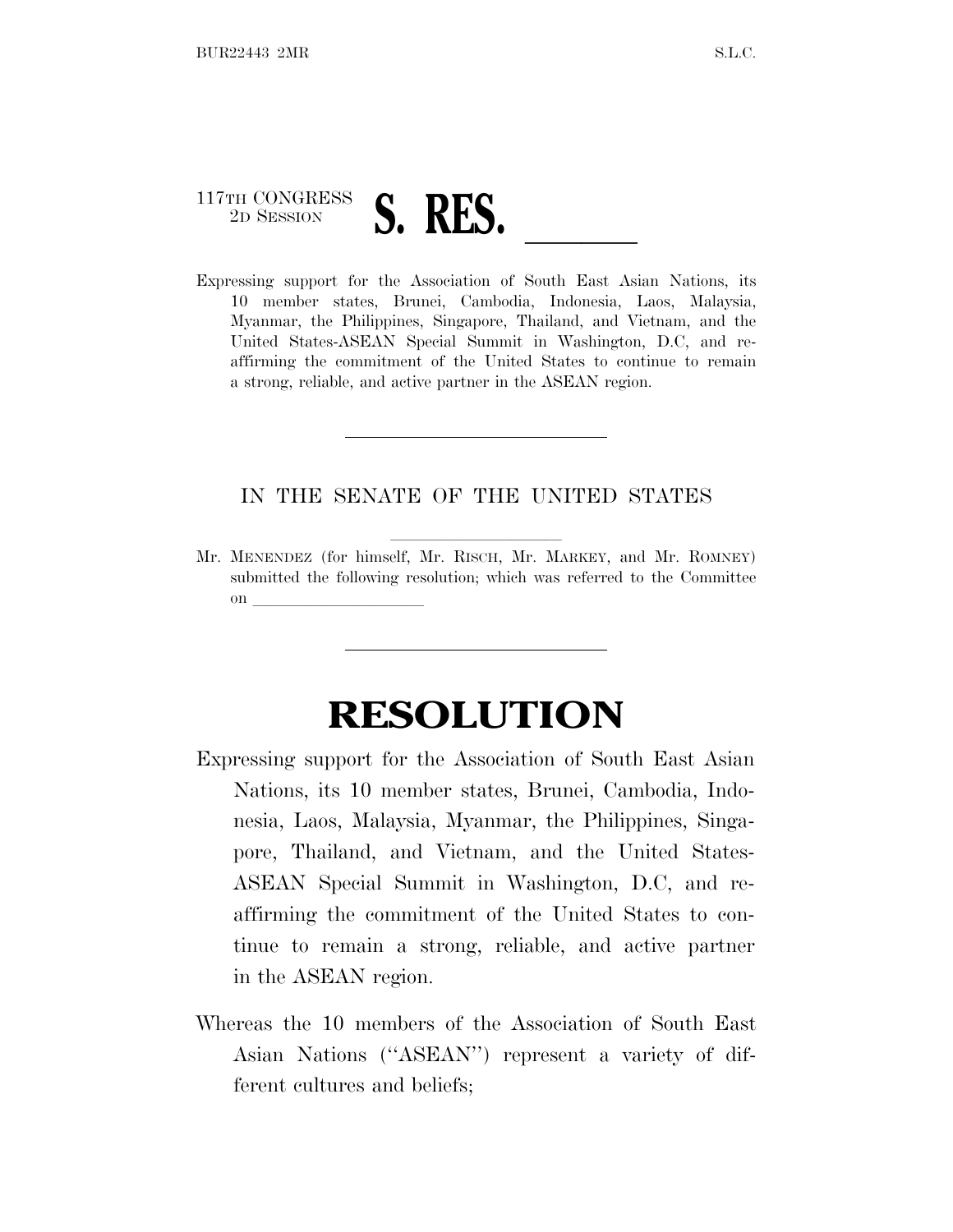- Whereas an estimated 7,000,000 United States citizens identify with an ethnicity represented in ASEAN;
- Whereas the United States and ASEAN have been cooperating to advance mutual interests for approximately 45 years, having first established dialogue on September 10, 1977, through the Joint Communique of the First ASEAN-United States Dialogue and the United States acceded to the Treaty of Amity and Cooperation in Southeast Asia at the ASEAN Post Ministerial Conference Session in Thailand on July 22, 2009;
- Whereas the United States was the first non-ASEAN country to appoint an ambassador to ASEAN on April 29, 2008, and the first non-member to establish a permanent mission to ASEAN in 2010;
- Whereas cooperation between the United States Government and the governments and people of ASEAN member states can help realize the common goals of a free, open, peaceful, and prosperous Indo-Pacific region rooted in a rules-based order that promotes security, opportunity, and dignity to all people;
- Whereas ASEAN member states have vibrant economies that have given rise to a flourishing middle class and collectively are predicted to become the fourth-largest economy in the world by 2050;
- Whereas, in 2020, the 10 ASEAN member states represented the fifth largest economy in the world and constituted the fourth-largest export market of the United States, with total exports from the United States to ASEAN countries reaching \$111,900,000,000;
- Whereas ASEAN is the number one destination for United States investment in the Indo-Pacific, with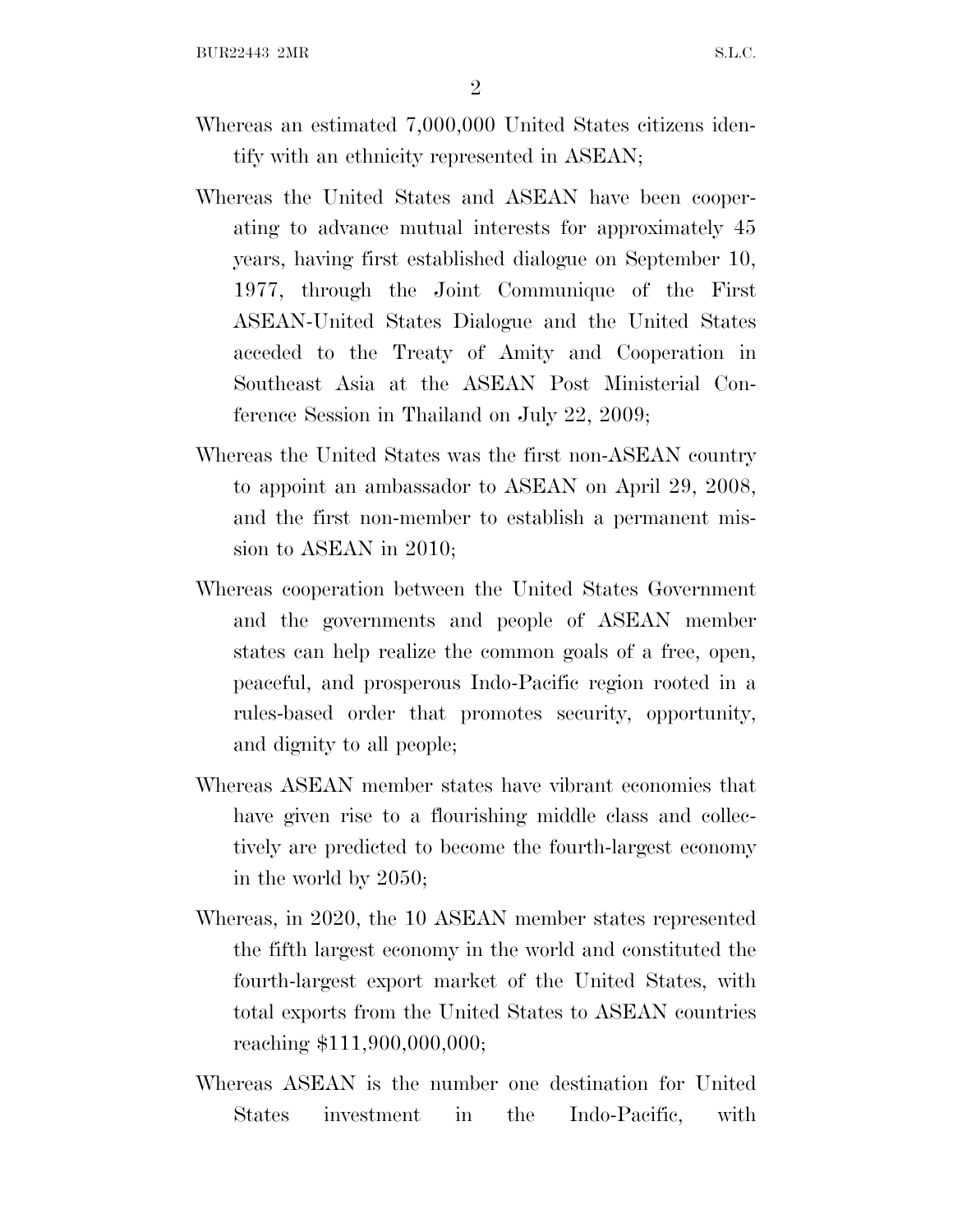\$328,500,000,000 in cumulative foreign direct investment;

- Whereas ASEAN member states surround critical global sea lanes, with \$5,300,000,000,000 of global trade and more than 1 ⁄2 of the world's total shipped tonnage transiting through the waters of such member states each year;
- Whereas the ultimate goal of the ASEAN Economic Community (referred to in this preamble as ''AEC'') is to create one of the largest single market economies in the world and facilitate the free movement of goods, services, and professionals;
- Whereas the United States-ASEAN Single Window custom facilitation system expedites intra-ASEAN trade and enhances the ability of United States businesses to operate in the region;
- Whereas the United States-ASEAN Business Alliance for Competitive Small and Medium-Sized Enterprises has trained more than 20,000 small-to-medium size enterprises, with nearly 1 ⁄2 of the participants being women entrepreneurs;
- Whereas the Mekong-U.S. Partnership, established in 2020 to expand upon the Lower Mekong Initiative, promotes sustainable long-term economic development throughout mainland Southeast Asia and fosters regional cooperation, integration, and capacity building;
- Whereas the Japan-U.S.-Mekong Power Partnership aims to ''promote a more sustainable energy sector and quality energy infrastructure development'' and demonstrates the shared commitment of the United States and other Indo-Pacific nations to strengthen ties with Mekong countries;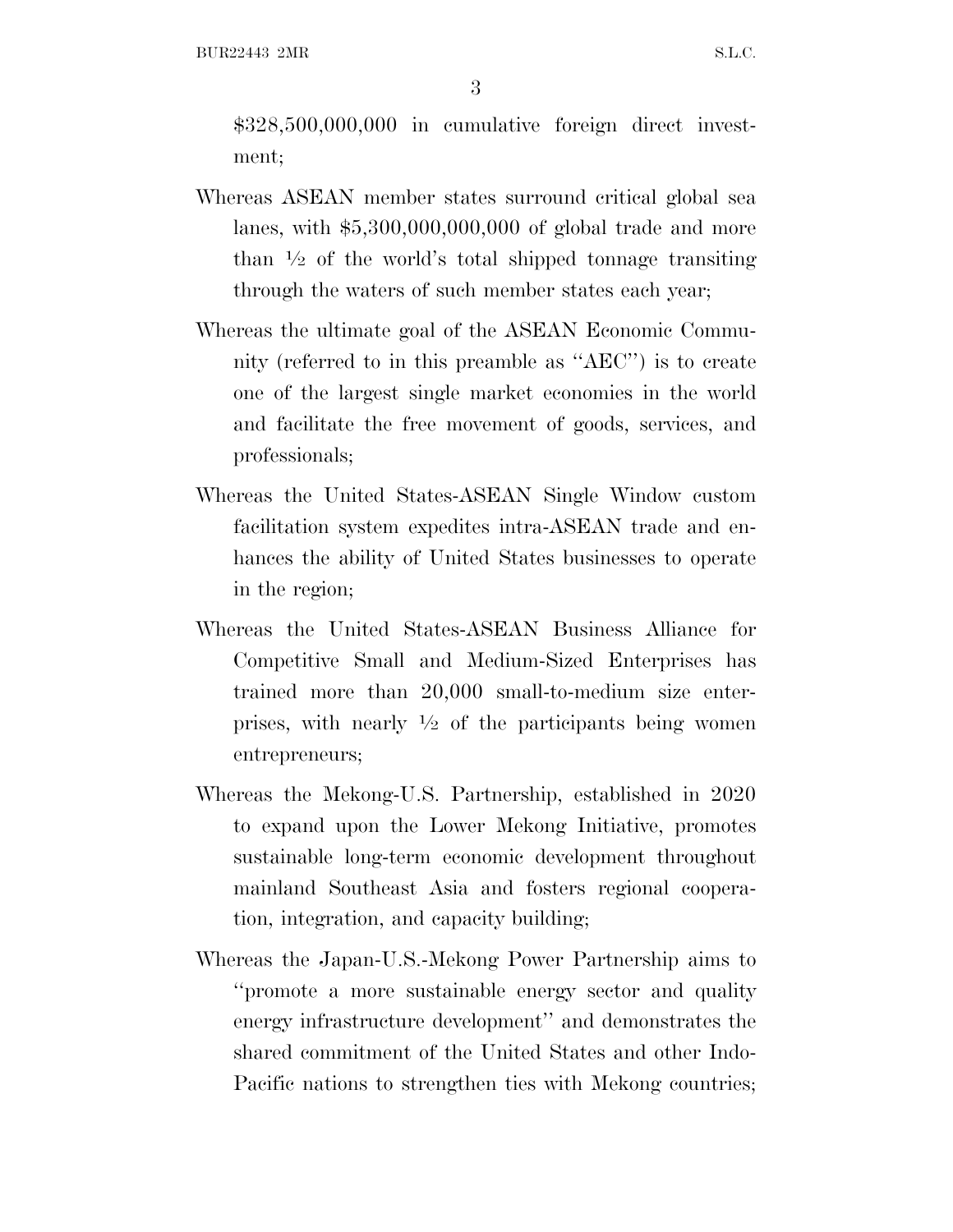- Whereas, in 2021, the United States announced several additional initiatives to enhance cooperation with ASEAN, including the United States-ASEAN Health Futures, the United States-ASEAN Climate Futures, the United States-ASEAN Economic Futures, and the Billions Futures;
- Whereas the United States is cooperating with ASEAN member states and providing emergency health assistance to enhance the resilience of such member states in the face of the COVID–19 pandemic, including through the recently announced United States-ASEAN Health Futures program that builds on the more than \$3,500,000,000 the United States has invested in global health collaboration with ASEAN member states over the last 20 years;
- Whereas the United States remains committed to working with ASEAN to improve the promotion and protection of human rights and fundamental dignity of the people of ASEAN member states, a key ingredient to maintaining stability, promoting economic growth, and advancing good governance and rule of law;
- Whereas the Burmese armed forces conducted an illegitimate coup in 2021, usurped the democratic government of Myanmar, killed hundreds of civilians, and displaced more than 300,000 people;
- Whereas the Burmese junta has failed to make meaningful progress on ASEAN's Five-Point Consensus or receive official recognition from ASEAN;
- Whereas the United States remains concerned about democratic backsliding and the erosion of protections of fundamental human rights in Southeast Asia;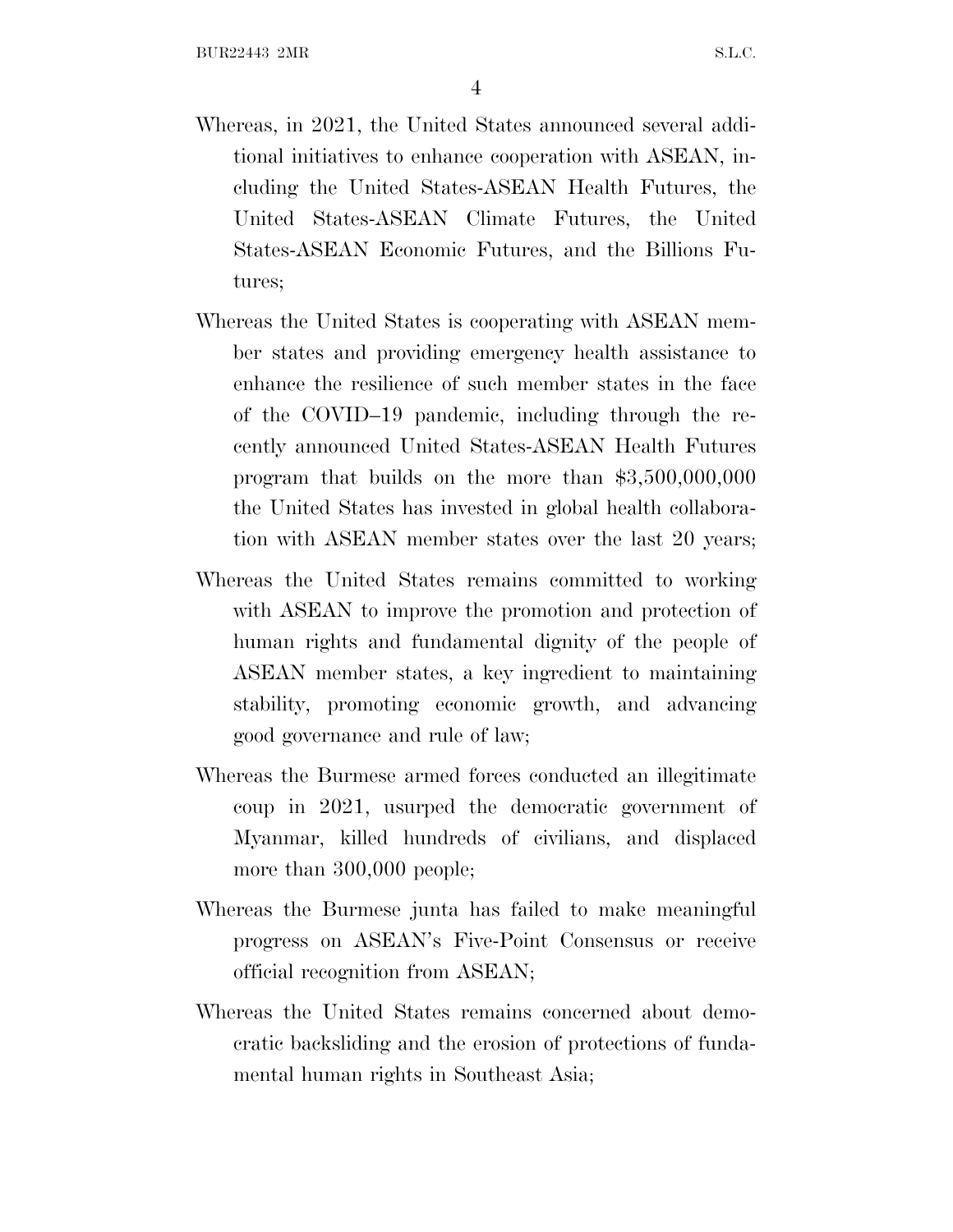- Whereas the United States opposes all actions and claims that infringe upon the freedom and lawful use of the sea and has a national interest in ensuring freedom of navigation and overflight, open access to the maritime commons of the Indo-Pacific region, and respect for international law in the South China Sea;
- Whereas the United States is deeply concerned about recent assertive and unsafe behavior by the People's Republic of China in the South China Sea and urges all countries with competing territorial claims to seek peaceful resolution of disputes through collaborative diplomacy and, as necessary, international dispute resolution mechanisms consistent with international law;
- Whereas the United States supports the decision of the Government of the Philippines to use arbitration under the United Nations Convention on the Law of the Sea, done at Montego Bay December 10, 1982, to peacefully and lawfully address competing claims;
- Whereas the United States supports development of a code of conduct that represents the interests of all parties and promotes peace and stability in the region surrounding the South China Sea, opposes efforts by any nation to use a code of conduct as a vehicle to limit presence in or lawful use of the South China Sea, encourages claimants not to undertake new or unilateral attempts to change the status quo since the signing of the 2002 Declaration of Conduct, including reclamation activities or administrative measures or controls in disputed areas in the South China Sea, and encourages ASEAN countries to adopt a unified position in negotiating the code of conduct;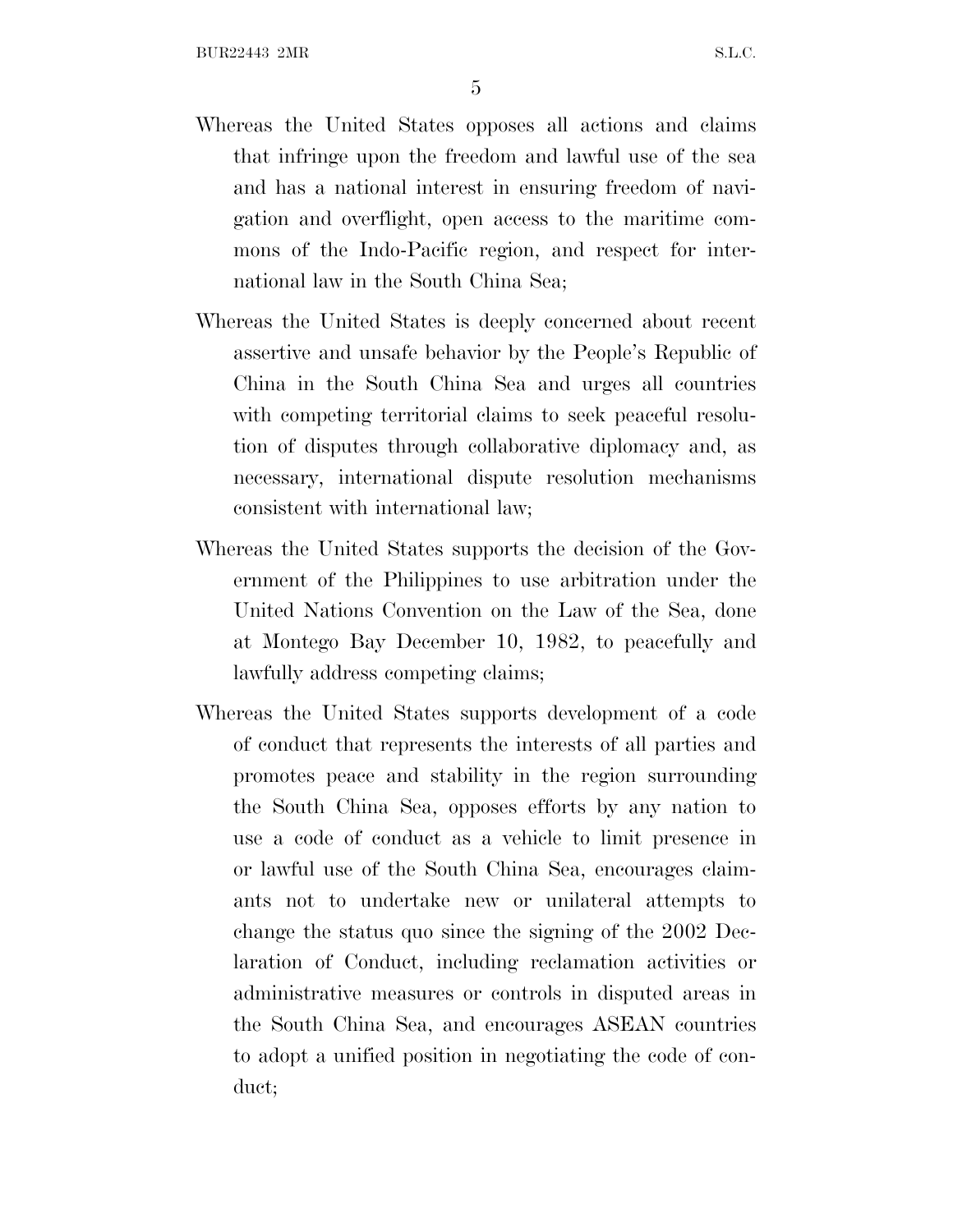- Whereas the 20th Southeast Asia Cooperation and Training naval exercises featured more than 400 sailors from 21 countries, built greater maritime security on the strength of ASEAN, strengthened navy-to-navy bonds, and exemplified the shared belief in a free and open Indo-Pacific region;
- Whereas the Indo-Pacific Strategy of the United States declares that ''the United States also welcomes a strong and independent ASEAN that leads in Southeast Asia'' and ''endorse[s] ASEAN centrality and support[s] ASEAN in its efforts to deliver sustainable solutions to the region's most pressing challenges'';
- Whereas natural disasters in the ASEAN region over the past 4 decades have resulted in major loss and damage, with a disproportionate impact on developing countries;
- Whereas the United States will pursue initiatives that are consistent with sustainable long-term economic development, including—
	- (1) achievement of food security and poverty alleviation;

(2) improvement of conservation and sustainable management of forests, fish stocks, and oceanic resources;

(3) resilience to extreme weather events that are increasing in frequency and severity; and

(4) provision of sustainable livelihoods for local communities throughout the ASEAN region; and

Whereas, in the invitation for the United States-ASEAN Leaders Summit, President Joseph R. Biden, Jr., stated that ''the United States is committed to ASEAN centrality and remains steadfast in its support for an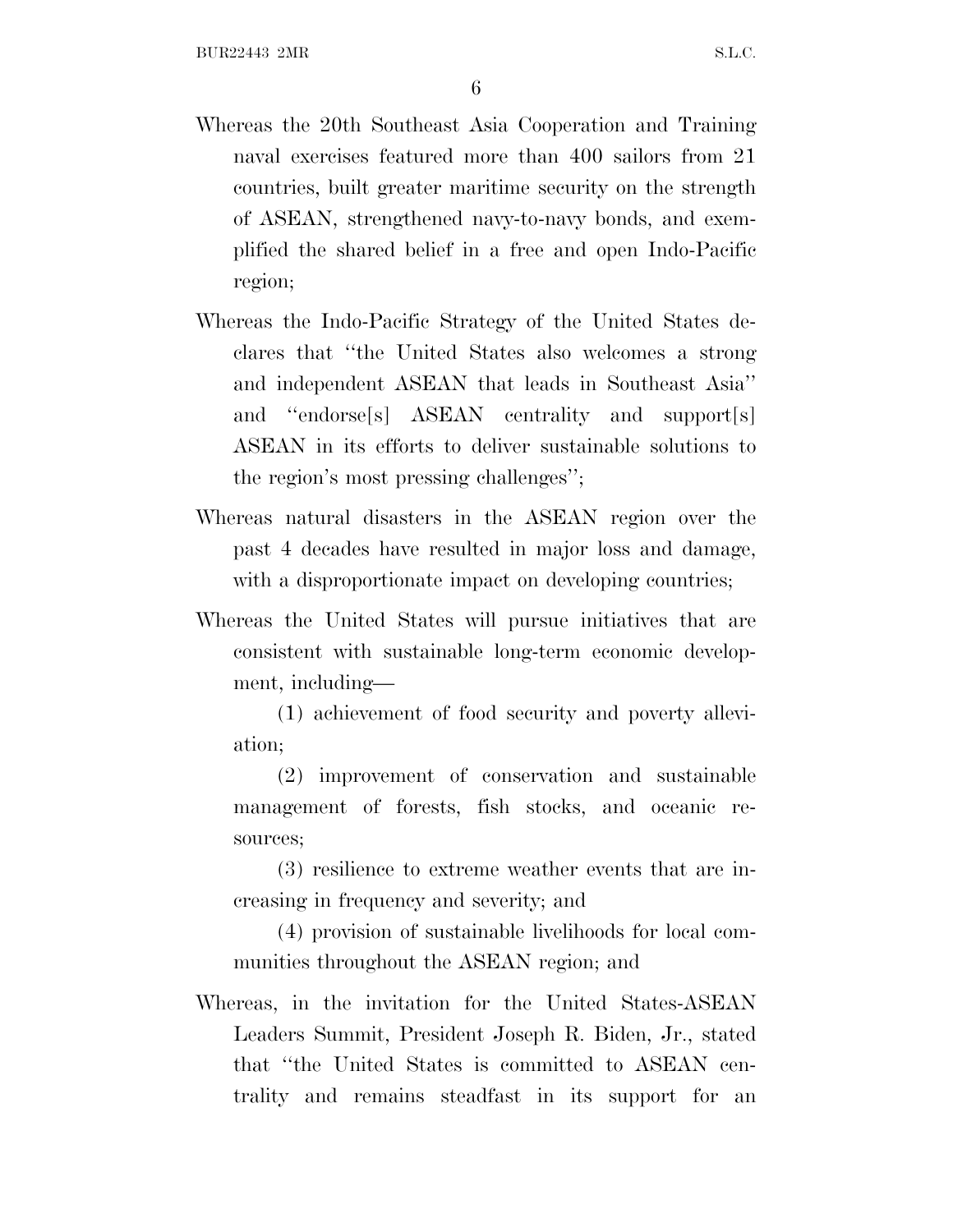ASEAN-centered regional architecture at the heart of the Indo-Pacific'': Now, therefore, be it

*Resolved,* That the Senate—

 (1) welcomes official representatives from the Governments of Brunei, Cambodia, Indonesia, Laos, Malaysia, the Philippines, Singapore, Thailand, and Vietnam to attend the first United States-ASEAN Special Summit in Washington, D.C.;

 (2) supports the decision of the Association of South East Asian Nations (referred to in this resolu- tion as ''ASEAN'') to invite non-political representa- tives from Myanmar to high-level ASEAN events and, furthermore, welcomes such non-political rep- resentatives to vocalize concerns on behalf of the Burmese people at the United States-ASEAN Spe- cial Summit, and refutes any political representation for the Burmese junta;

 (3) supports and affirms the full implementa- tion of the Asia Reassurance Initiative Act of 2018 (Public Law 115–409; 132 Stat. 5387 et seq.) with regard to elevating the relationship between the United States and ASEAN, including more than \$2,000,000,000 in annual appropriations for foreign assistance and diplomatic operations in the Indo-Pa-cific region;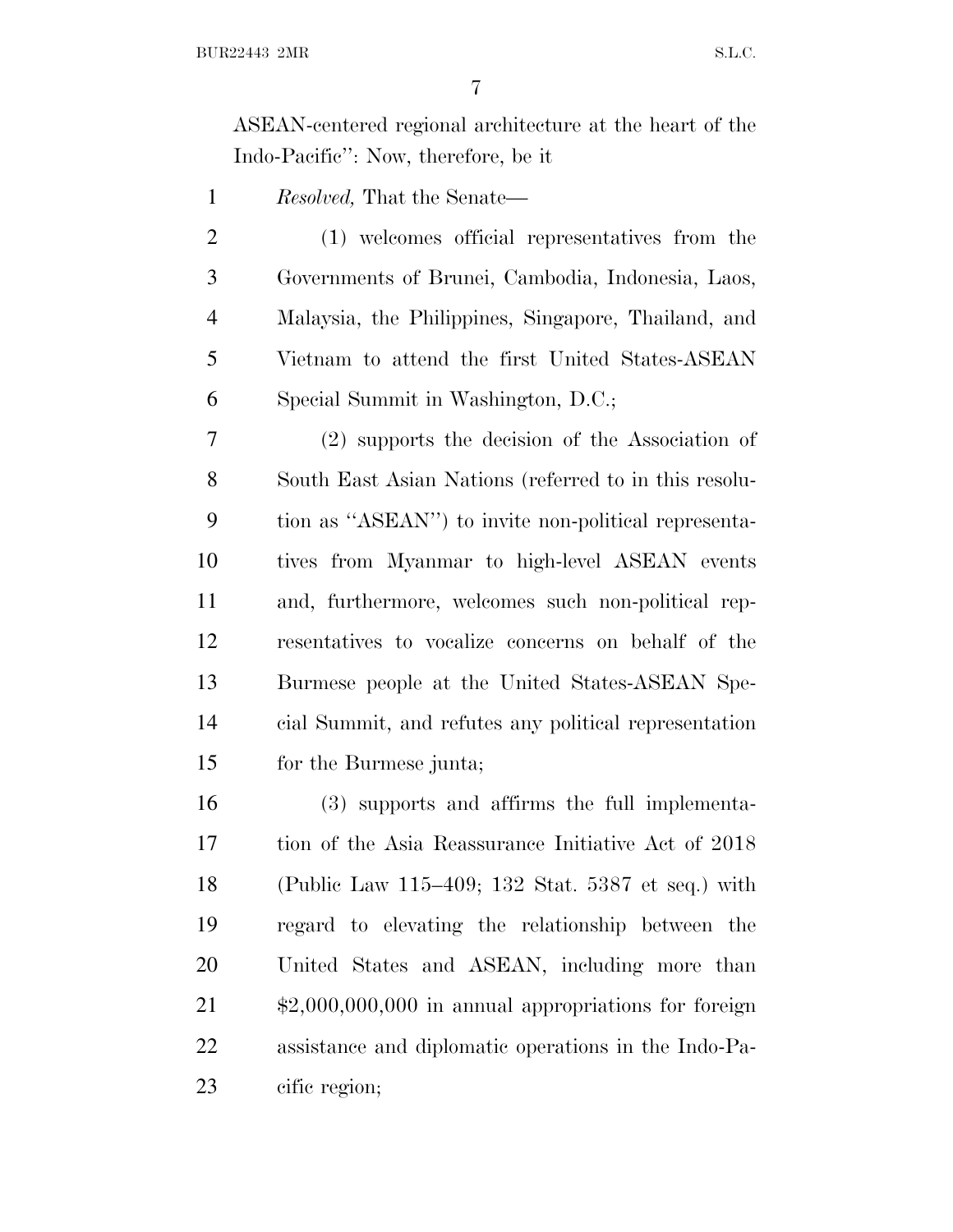(4) urges the United States-ASEAN Special Summit, scheduled for May 12 and 13, 2022, to prioritize— (A) democracy, good governance, rule of law, and human rights and address the trend of democratic backsliding in Southeast Asia, in- cluding the 2021 coup in Myanmar; and (B) the pursuit of a robust economic agen- da; (5) reaffirms the importance of United States- ASEAN economic engagement, including the elimi- nation of barriers to cross-border commerce, and supports the goals of the ASEAN Economic Com- munity (referred to in this resolution as the ''AEC'') goals, including strong, inclusive, and sustainable long-term economic growth and cooperation with the United States that focuses on innovation and capac- ity-building efforts in technology, education, disaster management, food security, human rights, and trade facilitation, particularly for the poorest ASEAN member states;

 (6) urges ASEAN to continue its efforts to fos- ter greater integration and unity within the ASEAN community, as well as to foster greater integration and unity with non-ASEAN economic, political, and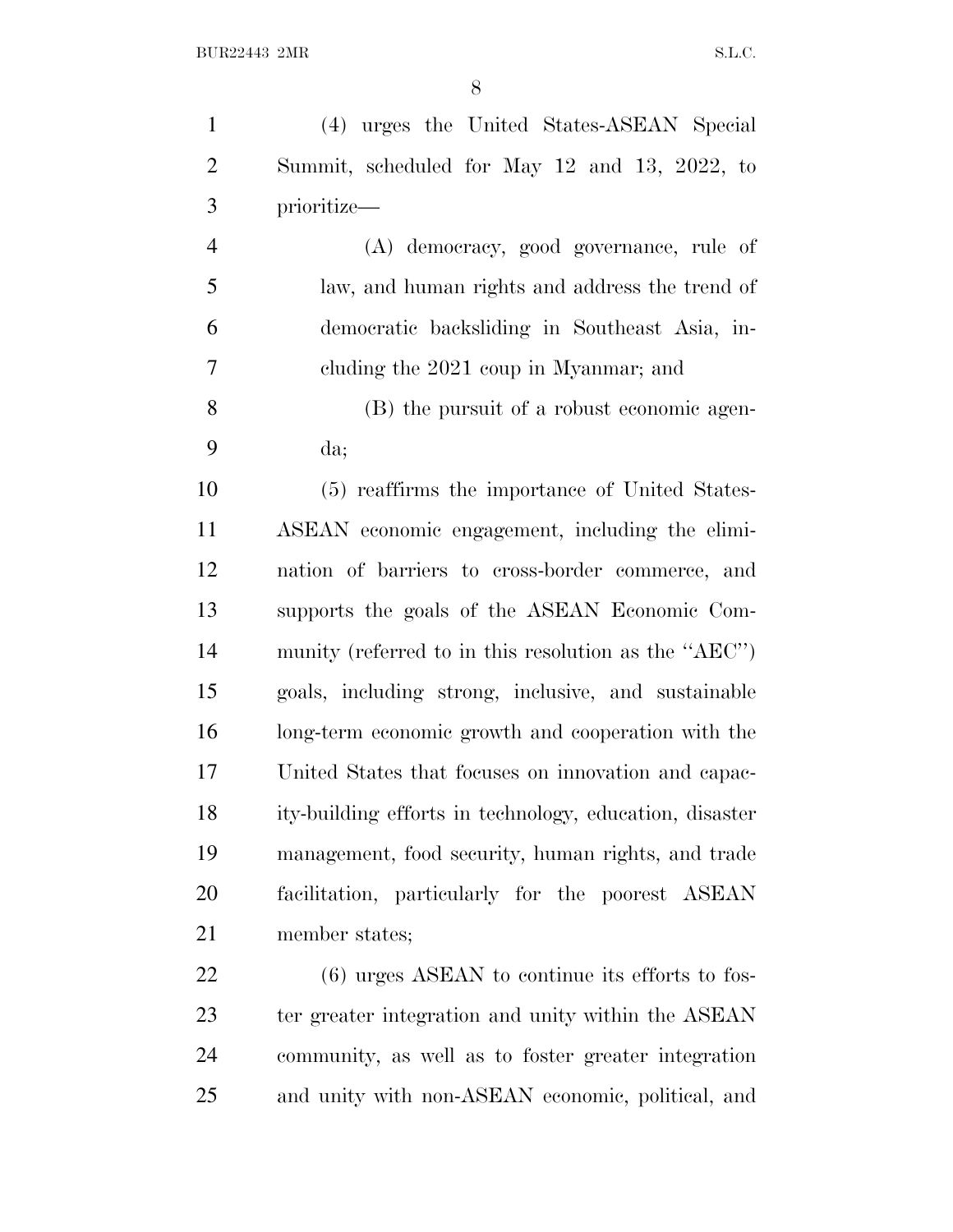security partners, including Japan, the Republic of Korea, Australia, the European Union, Taiwan, and India;

 (7) calls on ASEAN to reaffirm its commit- ment, consistent with the fundamental principle in the ASEAN Charter and Treaty of Amity and Co- operation, to the sovereignty, independence, unity, and territorial integrity of Ukraine within its inter- nationally recognized borders and call for an imme- diate ceasefire and the withdrawal of Russian forces from Ukraine;

 (8) recognizes the value of strategic economic initiatives like United States-ASEAN Connect, which demonstrates a commitment to ASEAN and the AEC and builds upon economic relationships in the region;

 (9) supports ASEAN member states in address- ing maritime and territorial disputes in a construc- tive manner and in pursuing claims through peace- ful, diplomatic, and, as necessary, legitimate regional and international dispute resolution mechanisms, consistent with international law, including through the adoption of a code of conduct in the South China Sea that represents the interests of all parties and promotes peace and stability in the region;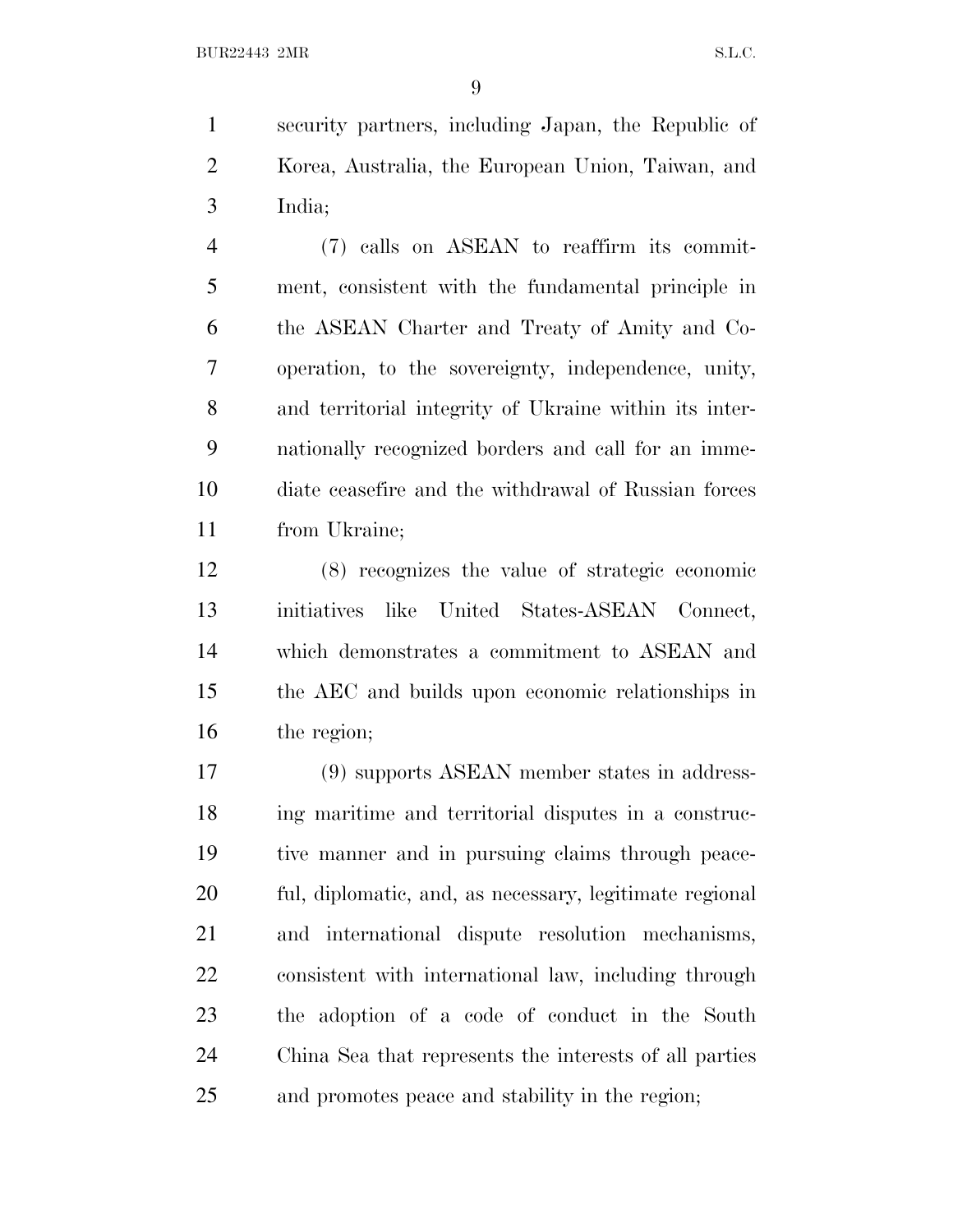(10) urges all parties involved in the maritime and territorial disputes in the Indo-Pacific region, including the Government of the People's Republic of China—

 (A) to cease any current activities, and avoid undertaking any actions in the future that undermine stability or complicate or esca- late disputes through the use of coercion, in-timidation, or military force;

 (B) to demilitarize islands, reefs, shoals, and other features, and refrain from new ef- forts to militarize, including the construction of new garrisons and facilities and the relocation of additional military personnel, materiel, or equipment;

 (C) to oppose actions by any country that prevent other countries from exercising their sovereign rights to the resources in their exclu- sive economic zones and continental shelves by enforcing claims to those areas in the South China Sea that lack support in international law; and

 (D) to oppose unilateral declarations of ad- ministrative and military districts in contested areas in the South China Sea;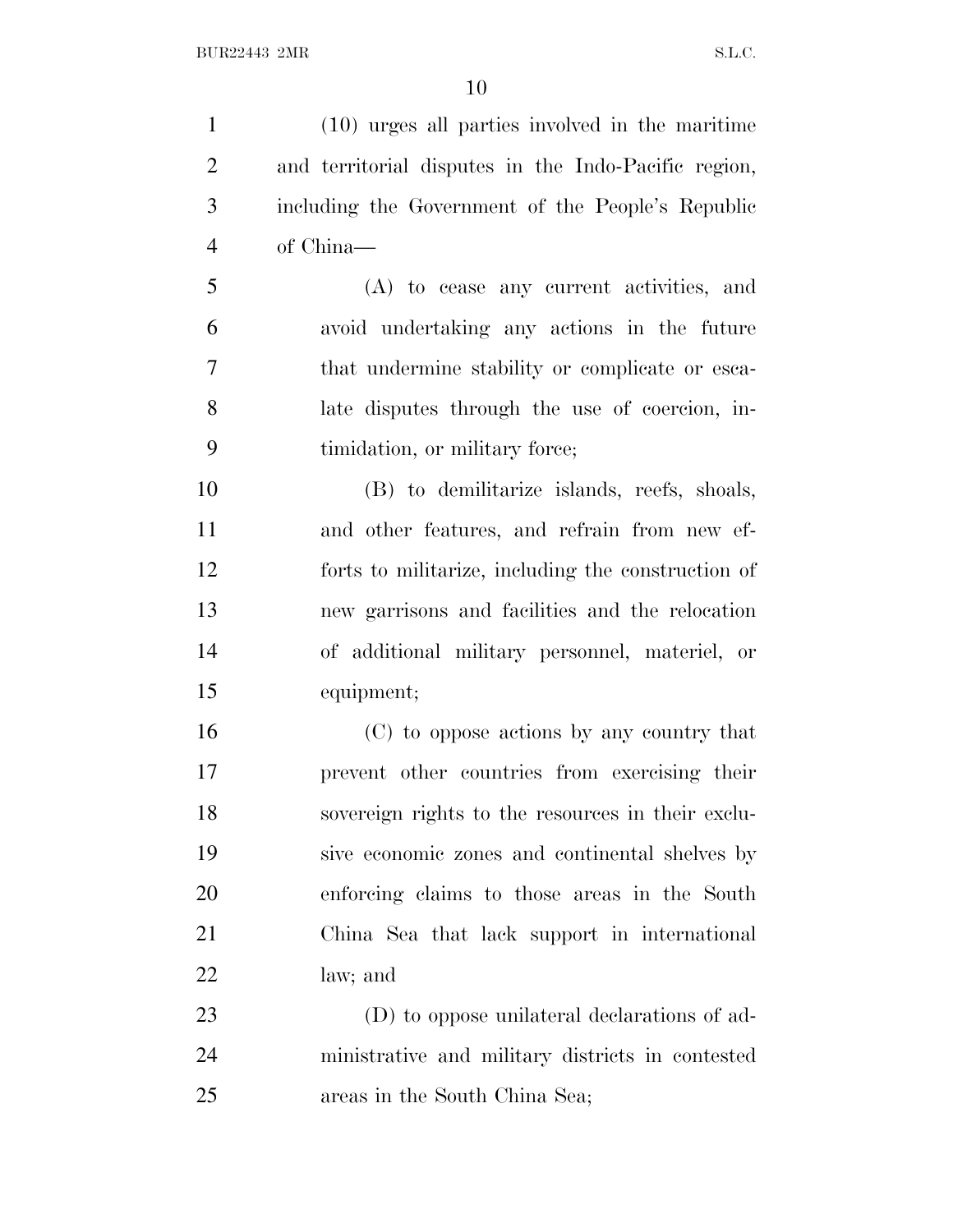| $\mathbf{1}$   | (11) urges parties to refrain from unilateral ac-   |
|----------------|-----------------------------------------------------|
| $\overline{2}$ | tions that cause permanent physical damage to the   |
| 3              | marine environment, and supports the efforts of the |
| $\overline{4}$ | National Oceanic and Atmospheric Administration     |
| 5              | and ASEAN to implement guidelines to address the    |
| 6              | illegal, unreported, and unregulated fishing in the |
| 7              | region;                                             |
| 8              | (12) supports efforts by United States partners     |
| 9              | and allies in ASEAN—                                |
| 10             | (A) to enhance maritime capability and              |
| 11             | maritime domain awareness;                          |
| 12             | (B) to protect unhindered access to and             |
| 13             | use of international waterways in the Indo-Pa-      |
| 14             | cific region that are critical to ensuring the se-  |
| 15             | curity and free flow of commerce;                   |
| 16             | (C) to counter piracy;                              |
| 17             | (D) to disrupt illicit maritime trafficking         |
| 18             | activities, such as the trafficking of persons,     |
| 19             | goods, and drugs; and                               |
| 20             | $(E)$ to enhance the maritime capabilities of       |
| 21             | countries or regional organizations to respond      |
| 22             | to emerging threats to maritime security in the     |
| 23             | Indo-Pacific region;                                |
| 24             | (13) urges ASEAN member states to develop a         |
| 25             | common approach to reaffirm the 2016 decision of    |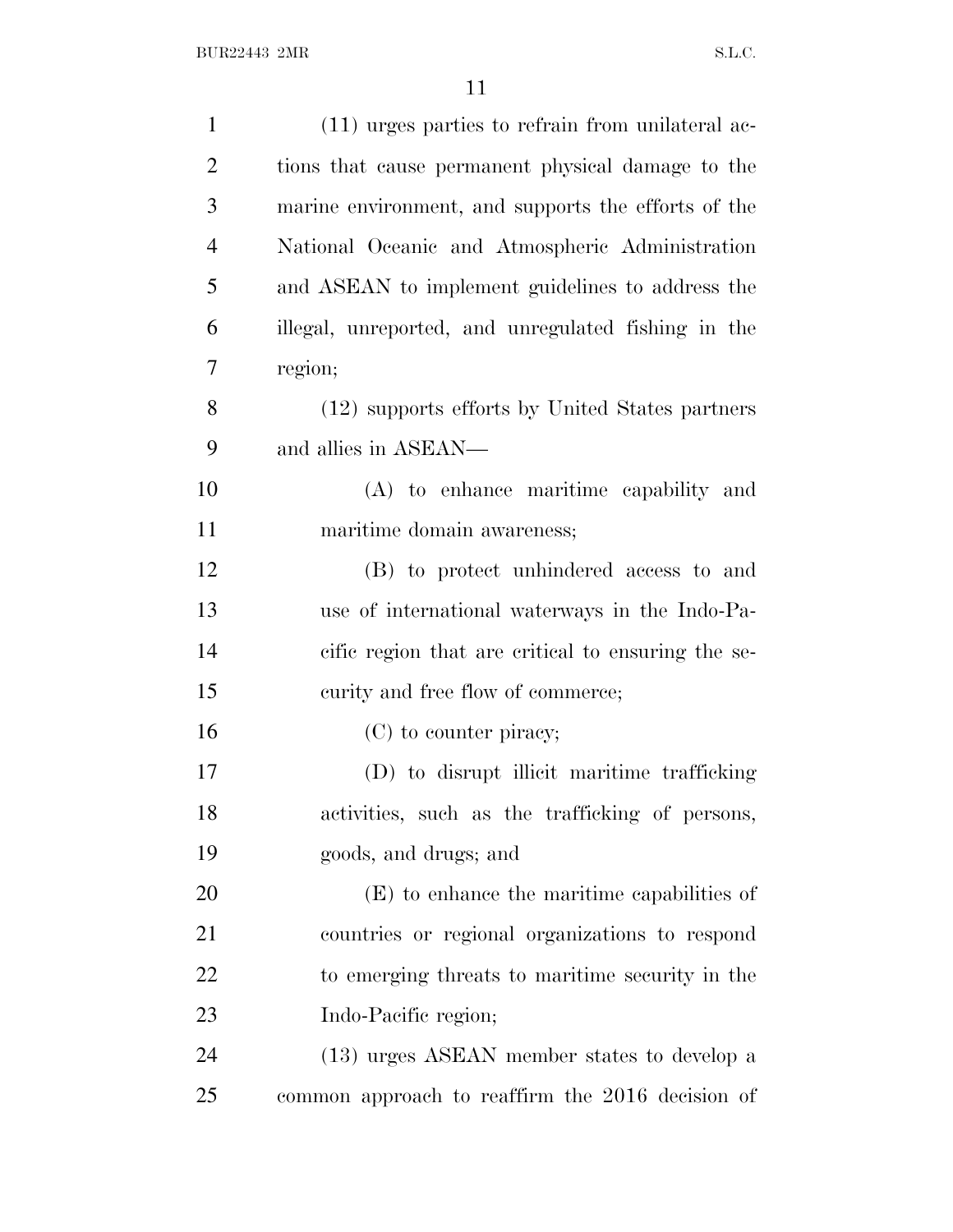the Permanent Court of Arbitration in favor of the Philippines in the case against the People's Republic of China for excessive maritime claims; (14) reaffirms the commitment of the United States to continue joint efforts with ASEAN to halt human smuggling and trafficking in persons, and urges ASEAN to create and strengthen regional

 mechanisms to provide assistance and support to refugees and migrants;

 (15) supports the Mekong-U.S. Partnership, which promotes the stability, peace, prosperity, and sustainable development of the Mekong sub-region through cooperation between countries in the Mekong region and the United States in addressing transboundary challenges; ;

 (16) urges ASEAN to build capacity for the promotion and protection of human rights by ASEAN member states and the implementation of related priorities, programs, and activities;

 (17) urges the governments of such member states to engage directly with leaders of civil society and human rights organizations, including advocates of religious freedom, victims of human rights abuses, and environmental groups, to ensure these stake-holders have a voice in constructing public policy;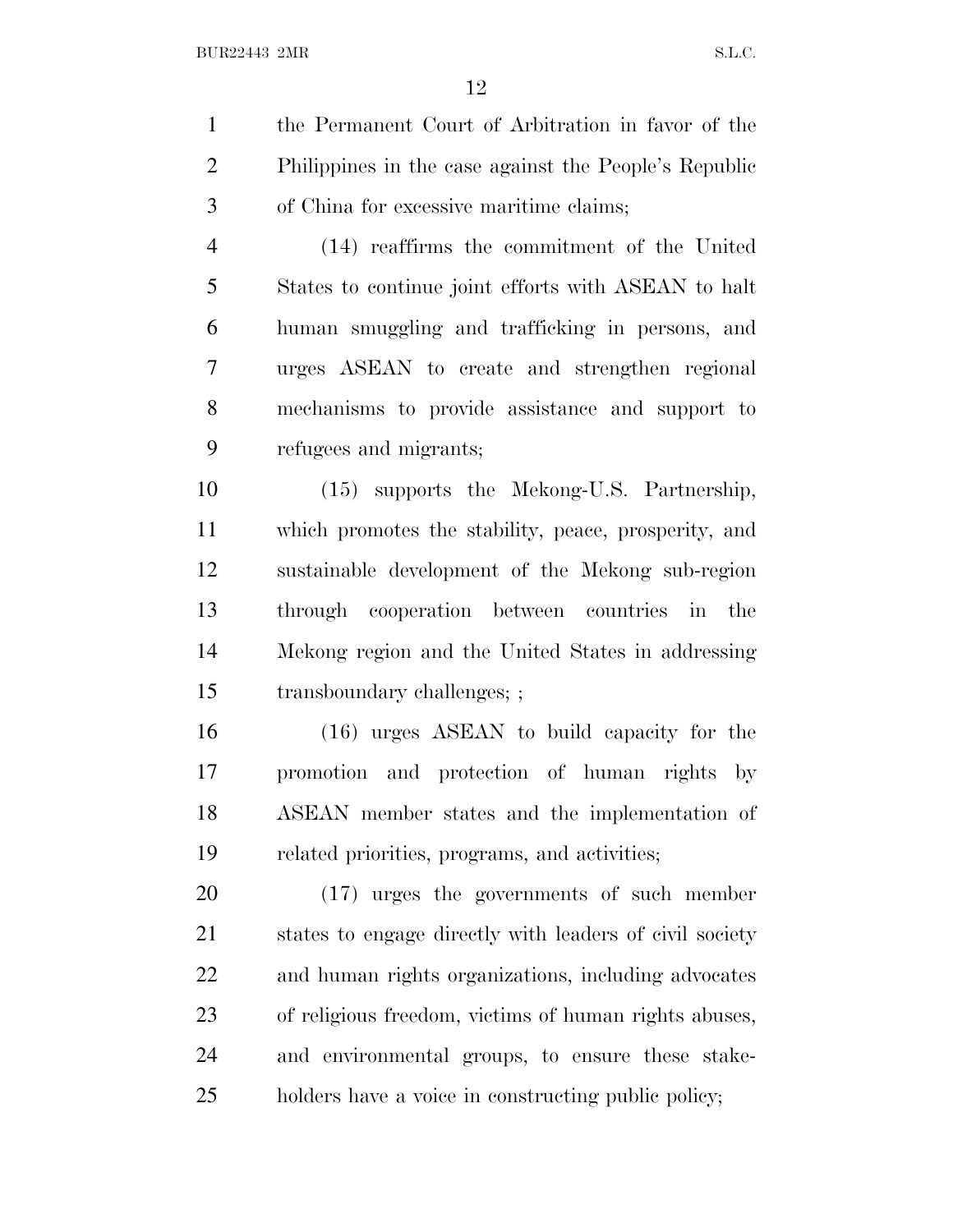(18) encourages the President to communicate to ASEAN leaders the importance of promoting the rule of law and open and transparent government, strengthening civil society, and protecting human rights, including releasing political prisoners, ceasing politically motivated prosecutions and arbitrary killings, and safeguarding freedom of the press, free- dom of assembly, freedom of religion, and freedom of speech and expression;

 (19) supports efforts by organizations in ASEAN that address corruption in the public and private sectors, enhance anti-bribery compliance, en- force bribery criminalization in the private sector, and build beneficial ownership transparency through the ASEAN–USAID PROSPECT project partnered with the South East Asia Parties Against Corrup-tion;

 (20) supports the Young Southeast Asian Lead- ers Initiative as an example of a people-to-people partnership that provides skills, networks, and lead- ership training to a new generation who will create and fill jobs, foster cross-border cooperation and partnerships, and rise to solve the regional and glob-al challenges of the future; and